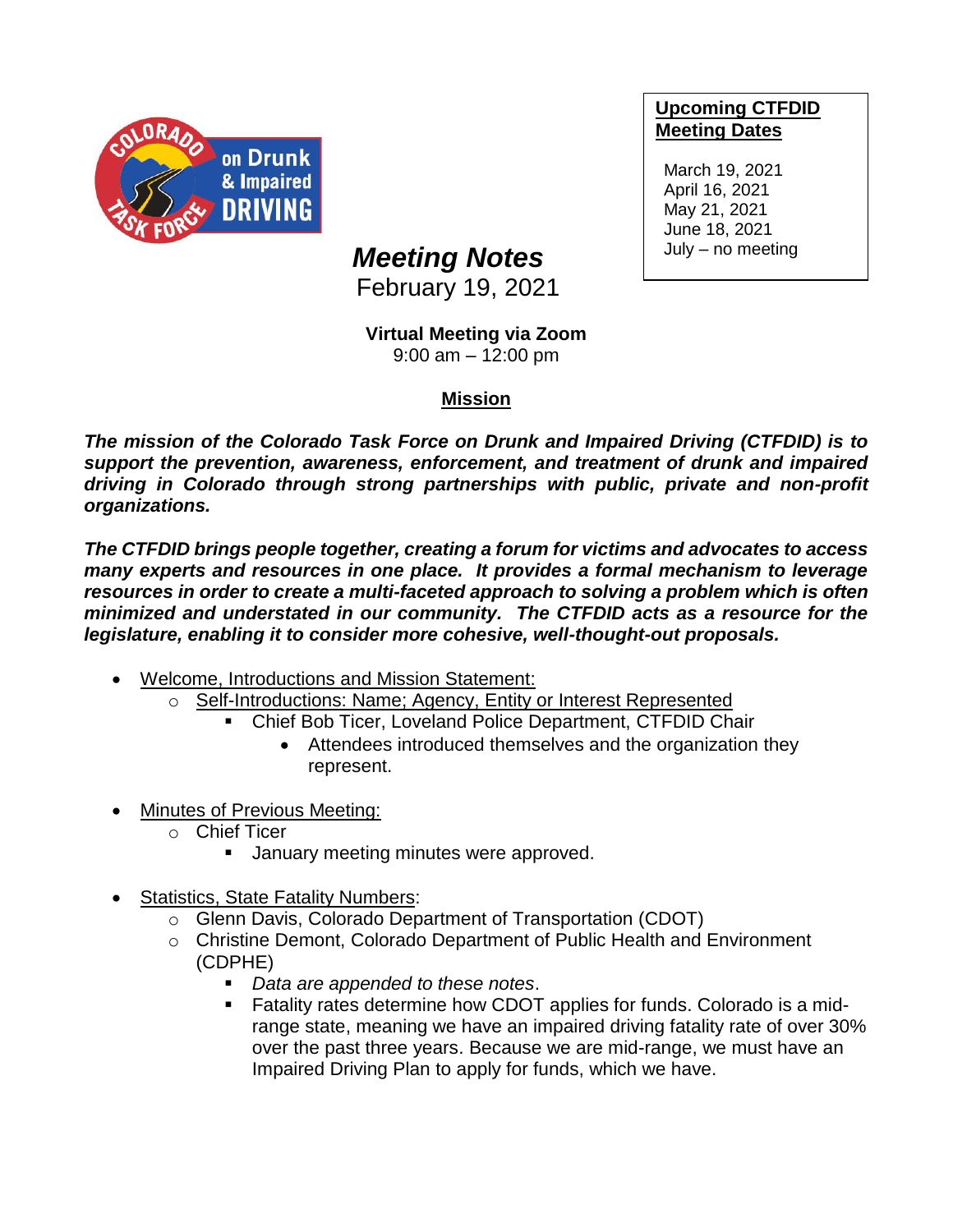- In 2020, Colorado had the highest rate of motorcyclist fatalities ever 134. Motorcyclists are only 3% of the vehicle population and only 1% of commuter population. CDOT is planning an aggressive advertising and awareness for motorcycles in 2021.
- The 2020 fatality data are still be analyzed, but right now we are showing 611 fatalities, up from 597 last year even though the Vehicle Miles Traveled (VMT) is much lower in 2020 than in previous years because of COVID.
- Legislation:
	- o Glenn Davis, CDOT
	- o Fran Lanzer: Executive Director of MADD Colorado
	- o Mike Honn, Colorado State Patrol
		- *HB21-1027 Continue Alcohol Beverage Takeout And Delivery*. Concerning the authorization for certain alcohol license holders to offer alcohol beverages for consumption off the licensed premises. A summary is available here: [https://leg.colorado.gov/bills/hb21-1027.](https://leg.colorado.gov/bills/hb21-1027)
		- **EXTERGHIFF And** *HB21-1039 Careless Driving Serious Bodily Injury.* **Concerning the** penalties imposed on the driver of a motor vehicle who causes serious bodily injury to another person. A summary is available here: [https://leg.colorado.gov/bills/hb21-1039.](https://leg.colorado.gov/bills/hb21-1039)
		- *SB21-062 Jail Population Management Tools.* **Concerning measures to** reduce jail populations. A summary is available here: [https://leg.colorado.gov/bills/sb21-062.](https://leg.colorado.gov/bills/sb21-062)
		- **SB21-074 Expunge Nonviolent Convictions After Three Years. Concerning** expungement of conviction records for nonviolent offenses. A summary is available here: [https://leg.colorado.gov/bills/sb21-074.](https://leg.colorado.gov/bills/sb21-074)
		- CSP is working with DOR on a bill related to drivers' license suspension focused on non-driving related suspensions. Removes suspension options for non-driving offenses (e.g. not registering a motor vehicle), removes reinstatement fee, but keeps points on license. There is a potential negative fiscal consequence for DOR.
		- The Commission on Criminal and Juvenile Justice (CCJJ) has a Sentencing Reform Task Force that is looking at the sentencing structure for Colorado, it is currently leaving the DUI sentencing alone. Details are available here: [https://ccjj.colorado.gov/ccjj-srtf.](https://ccjj.colorado.gov/ccjj-srtf)
		- Colorado Distract Attorneys' Council (CDAC) would like Task Force to focus on *SB21-062* (above) and work being done by Commission on Criminal and Juvenile Justice (CCJJ), specifically four changes that impact DUI:
			- Allow a person sentenced to DUI to participate in work-release, but could not work from home for their own home business.
			- For DUI 3<sup>rd</sup>, work release possible but not with COVID restrictions so may replace this with community corrections placement.
			- Revision that allows individuals sentenced to DUI to be placed in residential placement in lieu of county placement.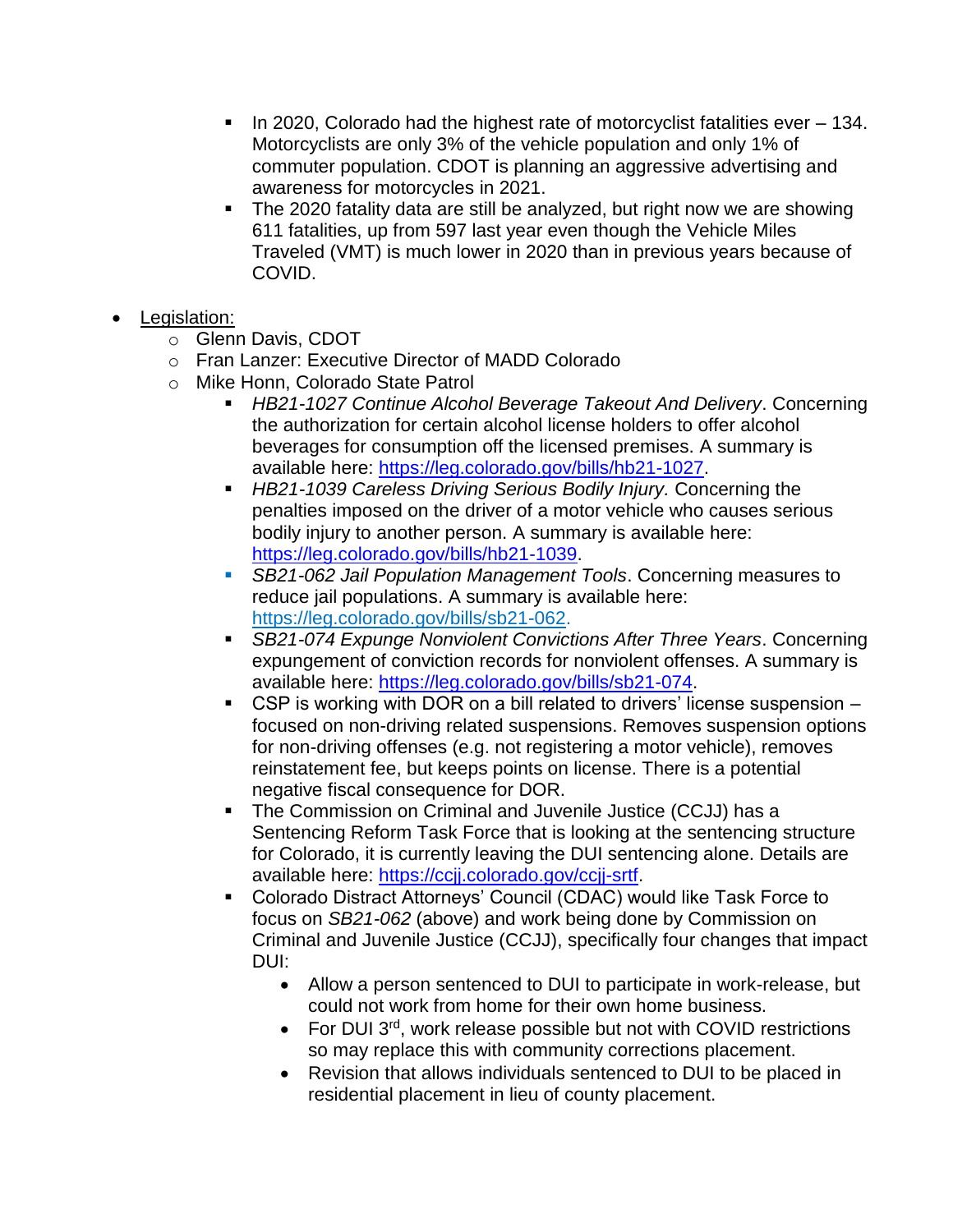- Revision to allow a judge to find exceptional circumstances that would make incarceration unsafe or a risk to a person's health so the court would make alternative sentences including home detention.
- Adam Musielewicz. Delivery bills SB21-086. Is MADD looking at requirements for proper ID'ing or other training to ensure underage access is not happening?
	- MADD hasn't yet focused on this; generally, do not take a stand on delivery.
	- Adam feels we need to get in front of alcohol delivery as a point of danger for underage access.
- Glenn Davis.
	- There is a house bill for lane splitting. CDOT hasn't taken position on it. Keep in mind we are a no helmet state and have high motorcycle fatalities.
	- CTFDID is legislatively mandated. Positions currently included statutorily are appended to these notes. If anyone wants to add any seats on the Task Force, now is the time to talk to legislators.
- Otorize, scientifically proven app to reduce impaired driving:
	- o Andres Kukawka, Founder and CEO/CTO
	- o Taylor Schollmaier
		- *Presentation is appended to these notes.*
- ONUS: Colorado Restaurants, Bars and Tasting Rooms Support Recovery Questionnaire:
	- o W. Vito Montone, Chief Operating Officer
		- ONUS is partnering with Responsibility.org, Distilled Spirits Council of the United States, local craft associations, Uber and Lyft to create the Colorado version of the national "Save the Restaurants' initiatives underway. ONUS wants to engage state, county, city, and nonprofits, as well as restaurant and bar suppliers, technology suppliers, insurance companies, medical businesses and more in the effort. Please share your input:<http://bit.ly/IBIP-2021>
		- ONUS information is appended to these notes.
- Limitations on Toxicological Breath Testing A discussion:
	- o Lieutenant Lance Lazoff and Sergeant Glenn Thomas, Colorado Springs Police
	- o Sergeant Alan Ma, Denver Police
	- o Adrienne Greene, Denver District Attorney's Office
	- o Jeff Groff, CDPHE Evidentiary Breath Alcohol Testing Manager
		- Sat Thomas:
			- Breath testing was suspended in March of 2020 due to COVID. Every month this is retested/revisited. Decline in COVID numbers in their counties has led to decision to resume breath-testing. If person refuses to remove mask and take test, they will be required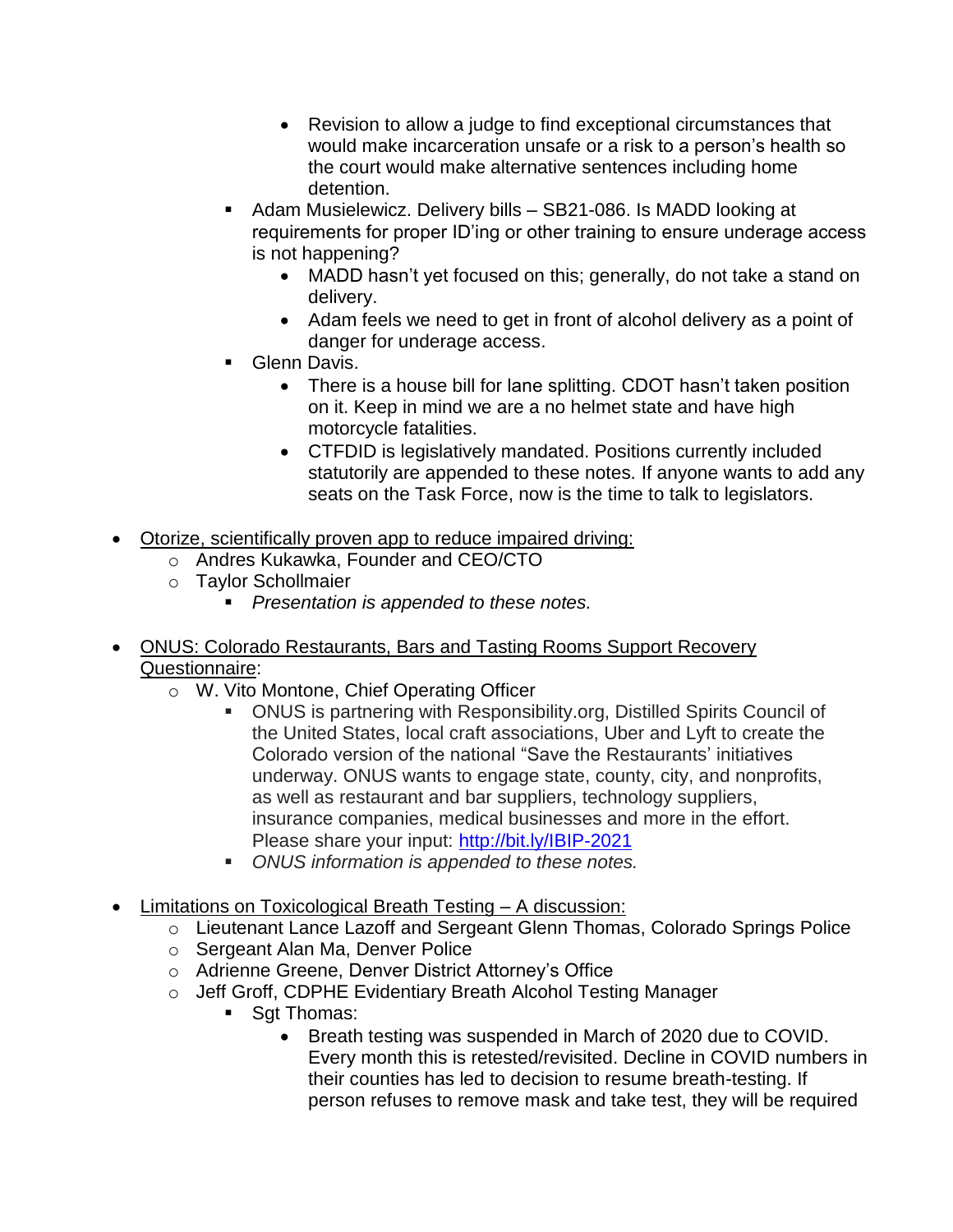to have a blood test. They will continue to watch COVID numbers to determine future action.

- All intoxilyzers are in booking areas. They are cleaned but not in sterile areas. If the area gets contaminated, it is closed down along with all other connected areas – maybe the entire sub-station.
- Sgt. Ma:
	- Guidance by CDPHE regarding use of Intoxilyzer defined time, contact, and distance for testing.
	- Testing procedure does not comply with guidance or statutes.
		- o Intoxilyzer is in a confined space. Use of Intoxilyzer requires sustained expulsion of breath into tube. When officer is holding the instrument he/she is less than 2 ft from the subject.
		- $\circ$  Unable to clean inside of instrument, only the outside.
	- Denver PD conducts blood test rather than breath test.
	- Comment from Glenn Thomas: El Paso County Sheriff's Office will begin performing breath tests, but will not be using Intoxilyzers. Those are located inside the El Paso County Criminal Justice Center and COVID testing must be completed prior to entry into the facility. There have been repeated outbreaks at that facility.
	- DPD has modified procedures to be in compliance with guidance and for safety of officers and detainees:
		- $\circ$  Use blood tests, rather than breath testing
		- o Issue court summons instead of jailing
		- o Booking on a later date
		- o In-home detention instead of jail
- Adrienne Greene:
	- Evaluated situation to determine what should be done to protect officers and detainees. They consulted with a doctor from Denver Health Medical Center (Division of Occupational Medicine). She highlighted that medical procedures that involve aerosol producing procedures are currently limited. There are four risk factors:
		- o Procedure requires forced air expulsion, both into the machine then into the environment when the machine is purged.
		- o Individuals being tested were likely in a social setting and risk of potential infection is high.
		- o Distance between officer and detainee is small.
		- o Time of exposure; this requires prolonged exposure in confined space during observation period.
	- Legal and Medical communities have both altered requirements and processes due to the extraordinary circumstances brought about by COVID-19.
- Jeff Groff
	- Guidance issued by CDPHE was intended for all law enforcement agencies. They do not have authority to mandate discontinuation of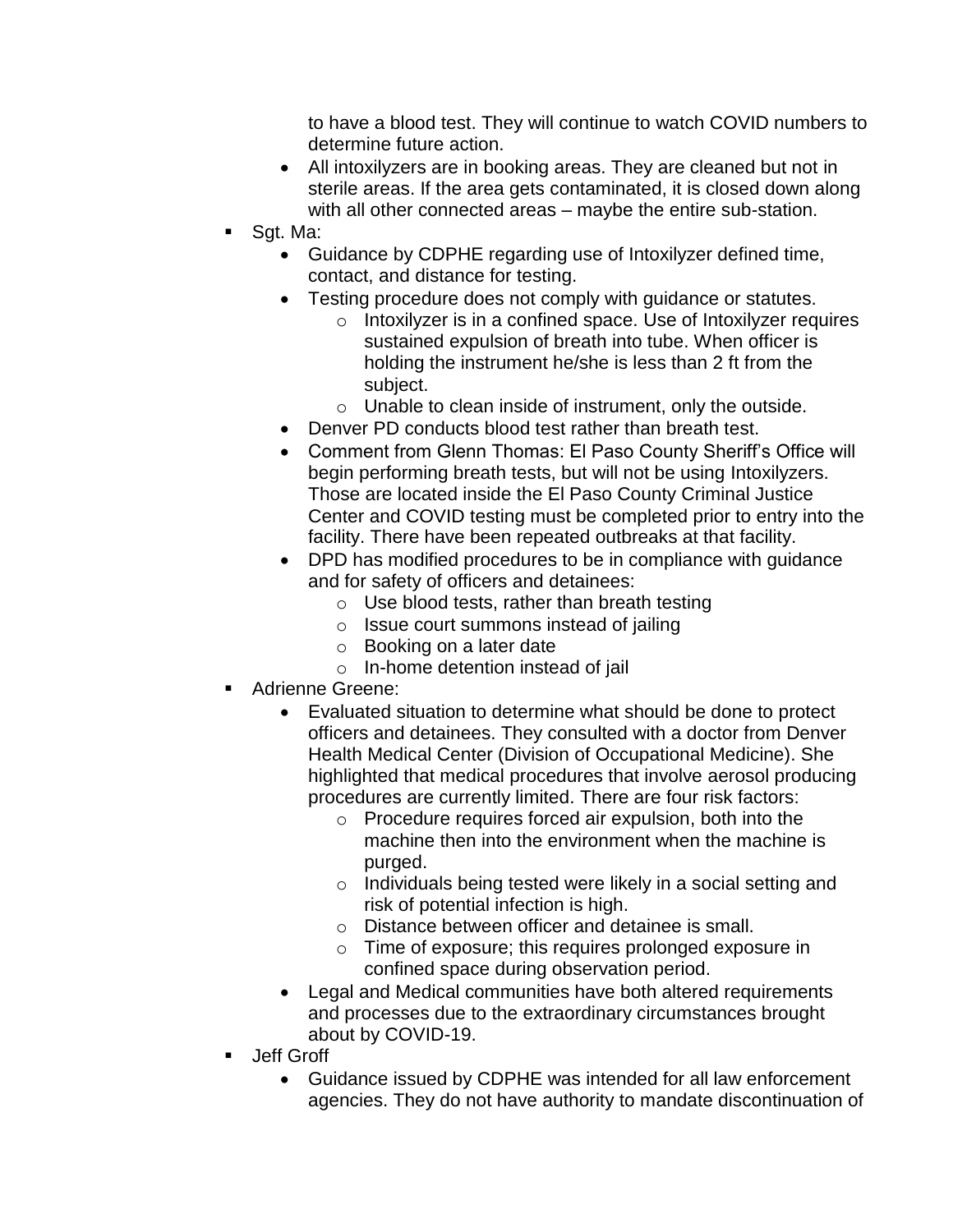breath testing. They look at risk factors of when potential for contamination was at its highest and issued guidance. Highest risk was during breath test.

- o Deprivation period does not need to be conducted in the room.
- $\circ$  There are alternatives for where tests could be performed  $$ where the instrument is located.
- The inside of the instrument is heated to 47C. May kill the virus within the instrument. We don't know how long virus can stay alive within instrument.
- It is still an agency decision to offer or not offer breath tests; the CDPHE guidance was designed to address risk factors.
- Peter Davis, CDPHE BIO Safety Offer was conferred with prior to CDPHE issuing the guidance.
- Memo on Expressed consent and Breath Tests from Office of the District *Attorney, 4th Judicial District is appended to these notes.*
- National Highway Traffic Safety Administration (NHTSA) Update:
	- o Joe Livingston, NHTSA Region 8, February Impaired Driving Update
		- Update to Special Reports on Traffic Safety During the COVID-19 Public Health Emergency Third Quarter Data [https://www.nhtsa.gov/sites/nhtsa.dot.gov/files/documents/traffic\\_safety\\_d](https://www.nhtsa.gov/sites/nhtsa.dot.gov/files/documents/traffic_safety_during_covid19_01062021_0.pdf) [uring\\_covid19\\_01062021\\_0.pdf.](https://www.nhtsa.gov/sites/nhtsa.dot.gov/files/documents/traffic_safety_during_covid19_01062021_0.pdf)
			- Increases in sales and reported consumption of alcohol and other drugs. Compared to 2019, 2020 retail alcohol sales were 19.5% higher in July, 21.5% higher in August, and 20.6% higher in September.
			- DOR reported a 38% increase in year-over-year marijuana sales tax revenue for Q3;
		- Opioids and Stimulants: Showcasing Region 8 State Responses, Challenges and Opportunities: Mountain Plains Addiction Technology Transfer Center (ATTC)
			- 27.5% increase in marijuana use among 12 and older for years 2017-2019 compared to 2002-2004
			- 11.7% of population in CO had a substance use disorder between 2017-2019, compared to 9.4% regionally or 7.4% nationally
			- 120% increase use in Meth between 2001 and 2019, rates continue to climb steadily
		- The E-470 Transportation Safety Foundation (TSF) is now accepting applications for their 2021 grant program. The Foundation will award up to eight \$2,500 grants to nonprofit organizations and tax-exempt government entities. Deadline Thursday, March 18, 2021. See: [https://www.e-](https://www.e-470.com/our-commitment/in-the-community/transportation-safety-foundation-grant-application/)[470.com/our-commitment/in-the-community/transportation-safety](https://www.e-470.com/our-commitment/in-the-community/transportation-safety-foundation-grant-application/)[foundation-grant-application/](https://www.e-470.com/our-commitment/in-the-community/transportation-safety-foundation-grant-application/).
		- Events